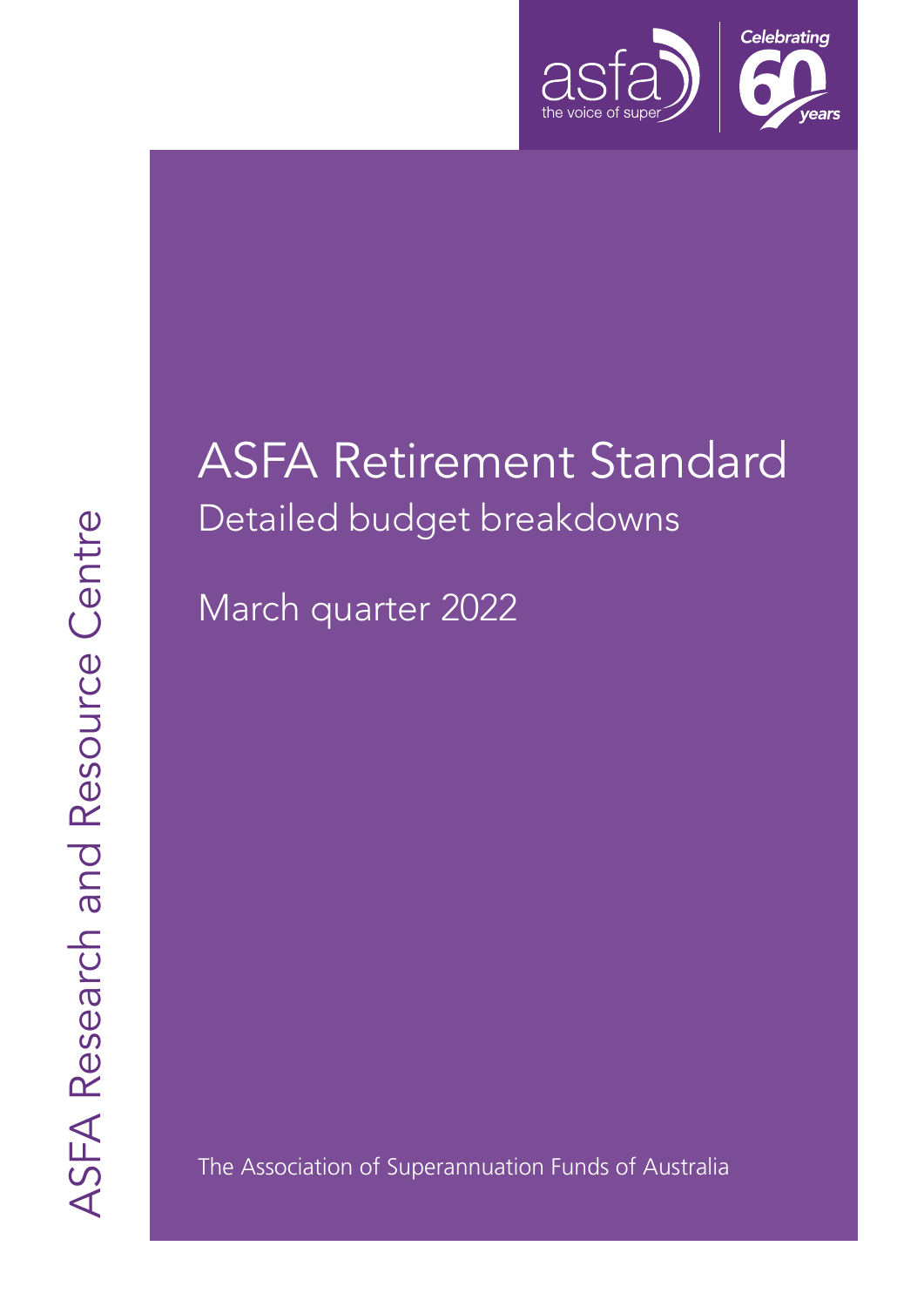#### ASFA Retirement Standard for retirees March quarter 2022

|                                                        | <b>COUPLE</b>                   |                            | <b>SINGLE</b>                   |                            |
|--------------------------------------------------------|---------------------------------|----------------------------|---------------------------------|----------------------------|
| <b>Expenditure items</b>                               | <b>Comfortable</b><br>lifestyle | <b>Modest</b><br>lifestyle | <b>Comfortable</b><br>lifestyle | <b>Modest</b><br>lifestyle |
| Building and contents insurance                        | \$35.01                         | \$34.94                    | \$33.02                         | \$27.49                    |
| Council rates                                          | \$41.18                         | \$37.61                    | \$41.18                         | \$35.43                    |
| Water charges                                          | \$24.71                         | \$24.71                    | \$21.27                         | \$21.27                    |
| Home improvements                                      | \$7.25                          | \$0.00                     | \$7.25                          | \$0.00                     |
| Repairs and maintenance                                | \$21.75                         | \$21.75                    | \$21.75                         | \$21.75                    |
| <b>Total housing</b>                                   | \$129.91                        | \$119.01                   | \$124.48                        | \$105.95                   |
| <b>Electricity and gas</b>                             | \$53.35                         | \$45.61                    | \$43.02                         | \$33.96                    |
| Food - groceries and other<br>fresh food               | \$221.97                        | \$183.13                   | \$127.71                        | \$98.78                    |
| Bundle of home phone, broadband,<br>mobile             | \$28.83                         | \$19.95                    | \$22.15                         | \$17.71                    |
| Household cleaning and other supplies                  | \$27.20                         | \$16.25                    | \$20.84                         | \$16.25                    |
| Cosmetic and personal care items                       | \$6.93                          | \$6.63                     | \$4.95                          | \$4.74                     |
| Barber or hairdressing                                 | \$24.32                         | \$10.76                    | \$15.84                         | \$6.45                     |
| Media, including digital                               | \$8.77                          | \$2.56                     | \$8.56                          | \$2.56                     |
| Computer, printer and software                         | \$4.99                          | \$2.81                     | \$4.99                          | \$2.81                     |
| Household appliances, air conditioners,<br>smart phone | \$18.01                         | \$2.95                     | \$16.62                         | \$2.95                     |
| Miscellaneous                                          | \$7.46                          | \$0.00                     | \$7.46                          | \$0.00                     |
| <b>Total household goods and services</b>              | \$97.68                         | \$41.97                    | \$79.28                         | \$35.77                    |
| <b>Clothing and footwear</b>                           | \$50.22                         | \$38.36                    | \$26.97                         | \$20.19                    |
| Car transport and running costs                        | \$175.36                        | \$103.48                   | \$164.09                        | \$99.42                    |
| Public transport                                       | \$5.16                          | \$5.16                     | \$2.58                          | \$2.58                     |
| <b>Total transport</b>                                 | \$180.52                        | \$108.64                   | \$166.67                        | \$102.00                   |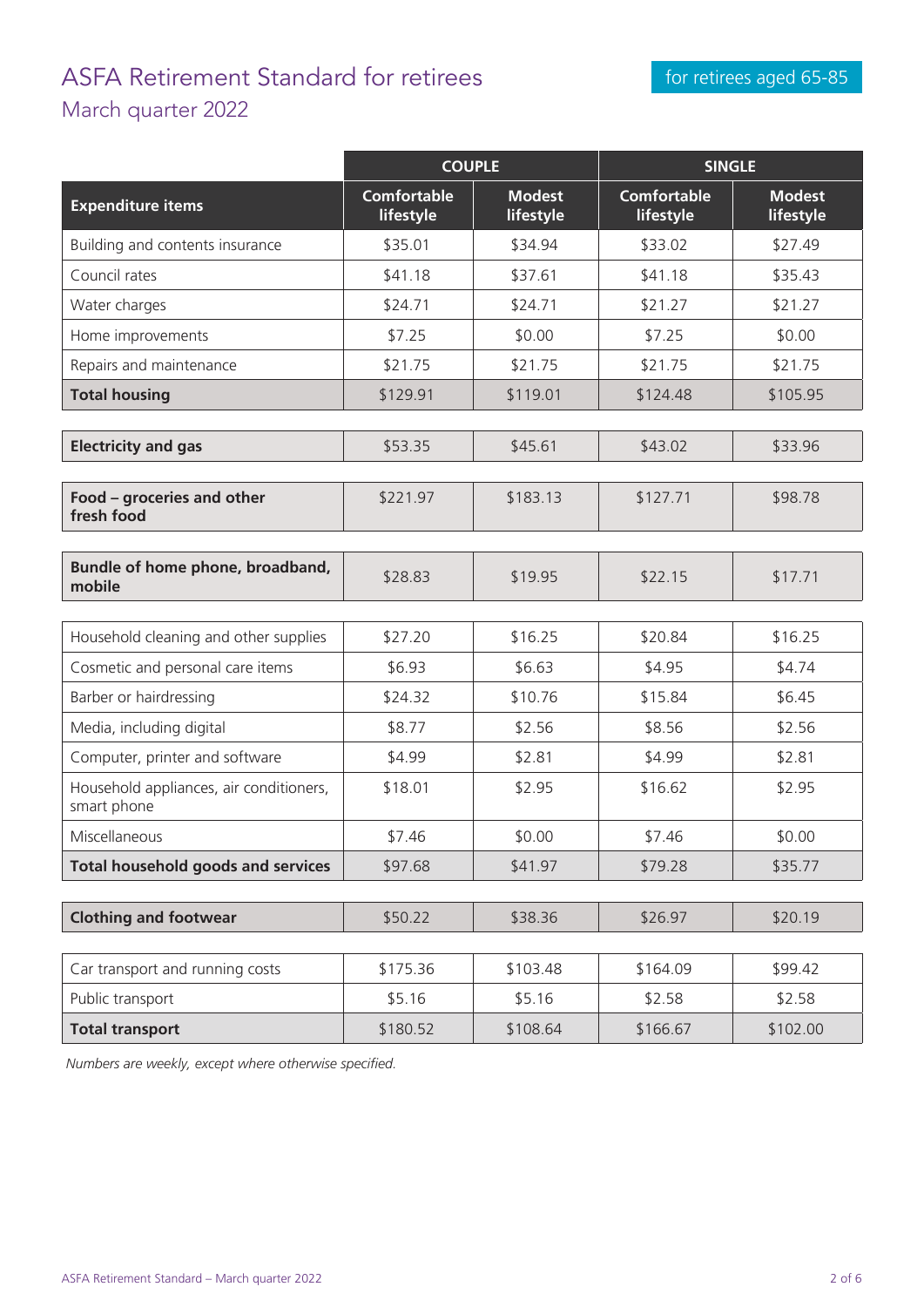## ASFA Retirement Standard (continued) March quarter 2022

|                                                                | <b>COUPLE</b>                   |                            | <b>SINGLE</b>                   |                            |
|----------------------------------------------------------------|---------------------------------|----------------------------|---------------------------------|----------------------------|
| <b>Expenditure items</b>                                       | <b>Comfortable</b><br>lifestyle | <b>Modest</b><br>lifestyle | <b>Comfortable</b><br>lifestyle | <b>Modest</b><br>lifestyle |
| Health insurance                                               | \$88.46                         | \$33.81                    | \$44.22                         | \$16.90                    |
| Chemist                                                        | \$48.24                         | \$24.12                    | \$27.77                         | \$13.88                    |
| Co-payment and out of pocket                                   | \$59.95                         | \$44.34                    | \$33.26                         | \$22.18                    |
| Vitamins and other over the<br>counter medicines               | \$6.00                          | \$0.00                     | \$2.99                          | \$0.00                     |
| <b>Total health services</b>                                   | \$202.65                        | \$102.27                   | \$108.25                        | \$52.96                    |
|                                                                |                                 |                            |                                 |                            |
| Membership clubs                                               | \$6.16                          | \$4.10                     | \$4.12                          | \$3.07                     |
| TV, DVD                                                        | \$1.19                          | \$0.45                     | \$1.19                          | \$0.45                     |
| Streaming services (Stan/Netflix or like)                      | \$11.27                         | \$3.02                     | \$11.27                         | \$3.02                     |
| Alcohol consumed or equivalent spent<br>with charity or church | \$42.64                         | \$24.10                    | \$20.42                         | \$15.99                    |
| Lunches and dinners out                                        | \$87.08                         | \$45.62                    | \$62.19                         | \$26.95                    |
| Cinema, plays, sport and day trips                             | \$10.26                         | \$12.30                    | \$6.16                          | \$6.16                     |
| Domestic vacations                                             | \$75.94                         | \$53.07                    | \$49.90                         | \$33.63                    |
| Overseas vacations                                             | \$25.54                         | \$0.00                     | \$16.12                         | \$0.00                     |
| Take away food, snacks                                         | \$28.53                         | \$14.89                    | \$20.78                         | \$11.07                    |
| <b>Total leisure</b>                                           | \$288.60                        | \$157.55                   | \$192.15                        | \$100.35                   |

| Total weekly expenditure | \$1,253.73 | \$816.49 | \$890.68 | \$567.66       |
|--------------------------|------------|----------|----------|----------------|
| Total annual expenditure | S65.445    | \$42,621 | \$46,494 | <b>S29.632</b> |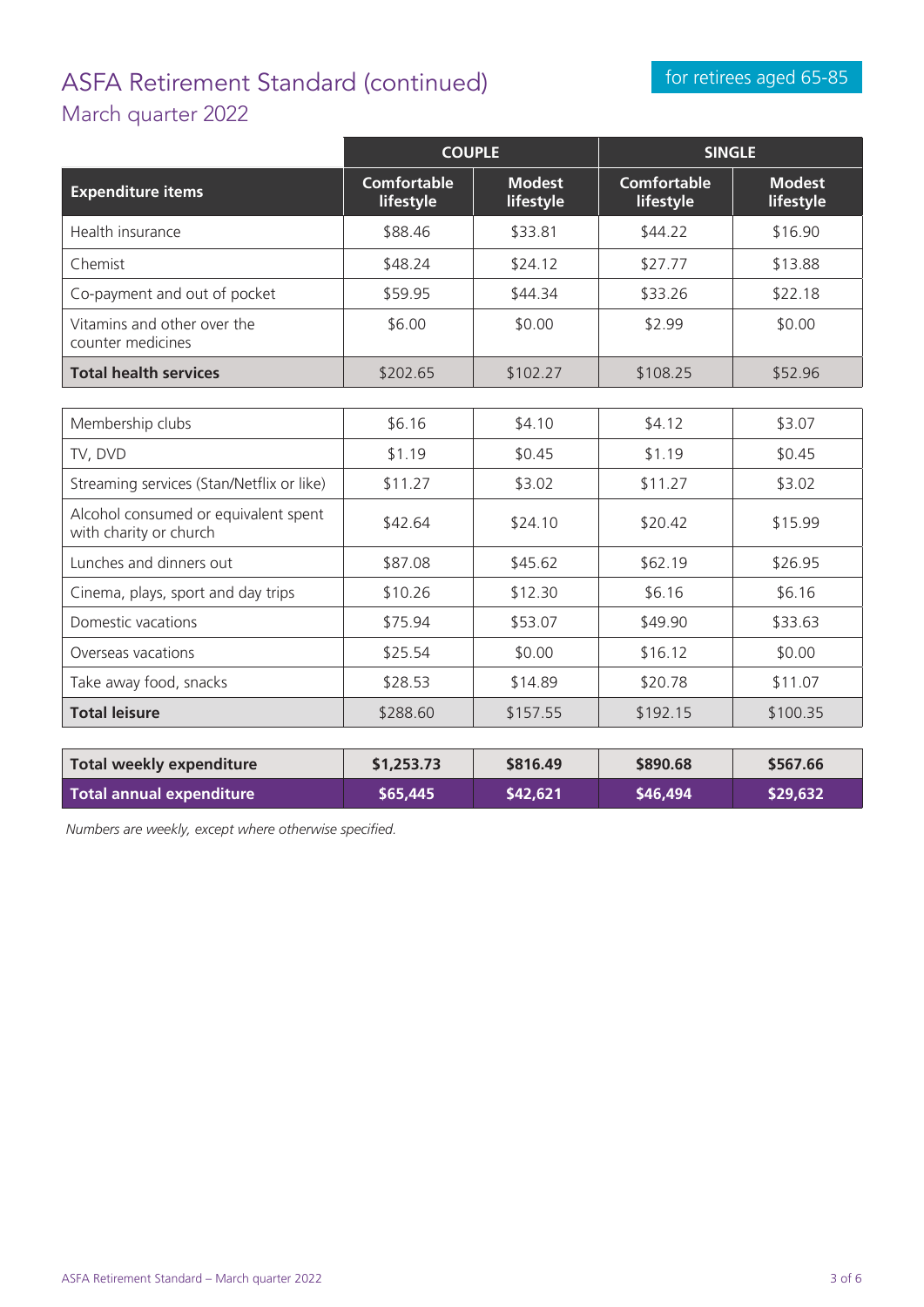## ASFA Retirement Standard for retirees March quarter 2022

|                                                        | <b>COUPLE</b>                   |                            | <b>SINGLE</b>                   |                            |
|--------------------------------------------------------|---------------------------------|----------------------------|---------------------------------|----------------------------|
| <b>Expenditure items</b>                               | <b>Comfortable</b><br>lifestyle | <b>Modest</b><br>lifestyle | <b>Comfortable</b><br>lifestyle | <b>Modest</b><br>lifestyle |
| Building and contents insurance                        | \$35.01                         | \$34.94                    | \$33.02                         | \$27.49                    |
| Council rates                                          | \$41.18                         | \$37.61                    | \$41.18                         | \$35.43                    |
| Water charges                                          | \$24.71                         | \$24.71                    | \$21.27                         | \$21.27                    |
| Home improvements                                      | \$7.25                          | \$0.00                     | \$7.25                          | \$0.00                     |
| Repairs and maintenance                                | \$21.75                         | \$21.75                    | \$21.75                         | \$21.75                    |
| <b>Total housing</b>                                   | \$129.91                        | \$119.01                   | \$124.48                        | \$105.95                   |
| <b>Electricity and gas</b>                             | \$53.35                         | \$45.61                    | \$43.02                         | \$33.96                    |
| Food - groceries and other<br>fresh food               | \$221.97                        | \$183.13                   | \$127.71                        | \$98.78                    |
| Bundle of home phone, broadband,<br>mobile             | \$28.83                         | \$19.95                    | \$22.15                         | \$17.71                    |
| Household cleaning and HACC<br>contribution            | \$119.39                        | \$51.25                    | \$100.02                        | \$34.16                    |
| Cosmetic and personal care items                       | \$6.93                          | \$6.63                     | \$4.95                          | \$4.74                     |
| Barber or hairdressing                                 | \$24.32                         | \$10.76                    | \$15.84                         | \$6.45                     |
| Media, including digital                               | \$8.77                          | \$2.56                     | \$8.56                          | \$2.56                     |
| Computer, printer and software                         | \$4.99                          | \$2.81                     | \$4.99                          | \$2.81                     |
| Household appliances, air conditioners,<br>smart phone | \$18.01                         | \$2.95                     | \$16.62                         | \$2.95                     |
| Miscellaneous                                          | \$7.46                          | \$0.00                     | \$7.46                          | \$0.00                     |
| <b>Total household goods and services</b>              | \$189.88                        | \$76.96                    | \$158.46                        | \$53.68                    |
| <b>Clothing and footwear</b>                           | \$50.22                         | \$38.36                    | \$26.97                         | \$20.19                    |
| <b>Taxis</b>                                           | \$46.00                         | \$40.89                    | \$40.89                         | \$35.78                    |
| Public transport                                       | \$10.22                         | \$10.22                    | \$5.11                          | \$5.11                     |
| <b>Total transport</b>                                 | \$56.21                         | \$51.10                    | \$46.00                         | \$40.89                    |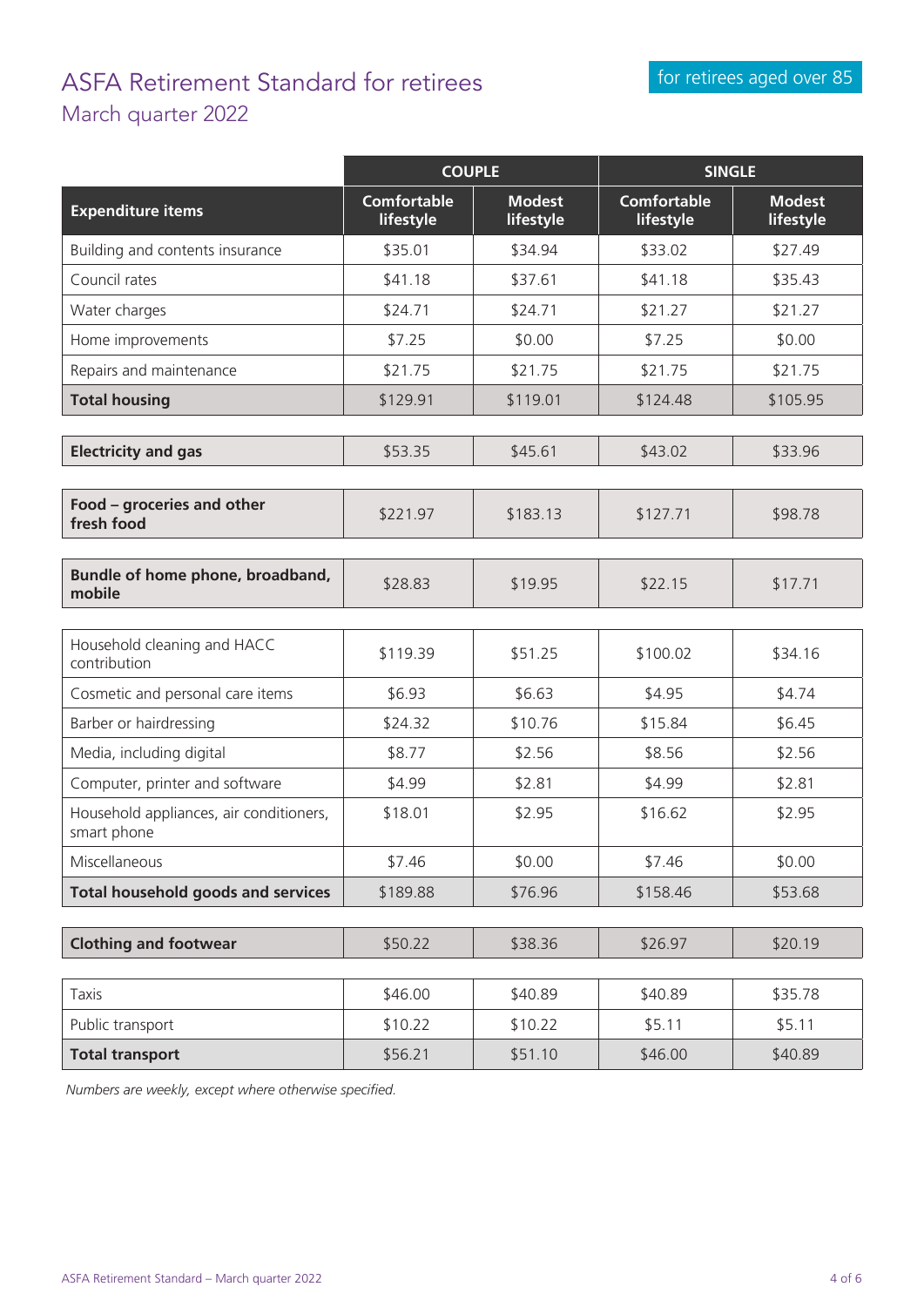## ASFA Retirement Standard (continued) March quarter 2022

|                                                                | <b>COUPLE</b>                   |                            | <b>SINGLE</b>                   |                            |
|----------------------------------------------------------------|---------------------------------|----------------------------|---------------------------------|----------------------------|
| <b>Expenditure items</b>                                       | <b>Comfortable</b><br>lifestyle | <b>Modest</b><br>lifestyle | <b>Comfortable</b><br>lifestyle | <b>Modest</b><br>lifestyle |
| Health insurance                                               | \$88.46                         | \$33.81                    | \$44.22                         | \$16.90                    |
| Chemist                                                        | \$48.24                         | \$24.12                    | \$27.77                         | \$13.88                    |
| Co-payment and out of pocket                                   | \$97.06                         | \$70.60                    | \$77.20                         | \$61.32                    |
| Vitamins and other over the counter<br>medicines               | \$6.00                          | \$0.00                     | \$2.99                          | \$0.00                     |
| <b>Total health services</b>                                   | \$239.76                        | \$128.53                   | \$152.19                        | \$92.10                    |
|                                                                |                                 |                            |                                 |                            |
| Membership clubs                                               | \$6.16                          | \$4.10                     | \$4.12                          | \$3.07                     |
| TV, DVD                                                        | \$1.19                          | \$0.45                     | \$1.19                          | \$0.45                     |
| Streaming services (Stan/Netflix or like)                      | \$11.27                         | \$3.02                     | \$11.27                         | \$3.02                     |
| Alcohol consumed or equivalent spent<br>with charity or church | \$42.64                         | \$24.10                    | \$20.42                         | \$15.99                    |
| Lunches and dinners out                                        | \$45.13                         | \$14.07                    | \$33.71                         | \$16.88                    |
| Cinema, plays, sport and day trips                             | \$7.46                          | \$10.38                    | \$3.75                          | \$3.21                     |
| Domestic vacations                                             | \$45.30                         | \$21.52                    | \$38.50                         | \$10.76                    |
| Overseas vacations                                             | \$0.00                          | \$0.00                     | \$0.00                          | \$0.00                     |
| Take away food, snacks                                         | \$30.27                         | \$15.79                    | \$22.04                         | \$11.74                    |
| <b>Total leisure</b>                                           | \$189.42                        | \$93.44                    | \$135.01                        | \$65.13                    |
|                                                                |                                 |                            |                                 |                            |
| <b>Total weekly expenditure</b>                                | \$1,159.55                      | \$756.10                   | \$835.98                        | \$528.39                   |
| <b>Total annual expenditure</b>                                | \$60,528                        | \$39,468                   | \$43,638                        | \$27,582                   |